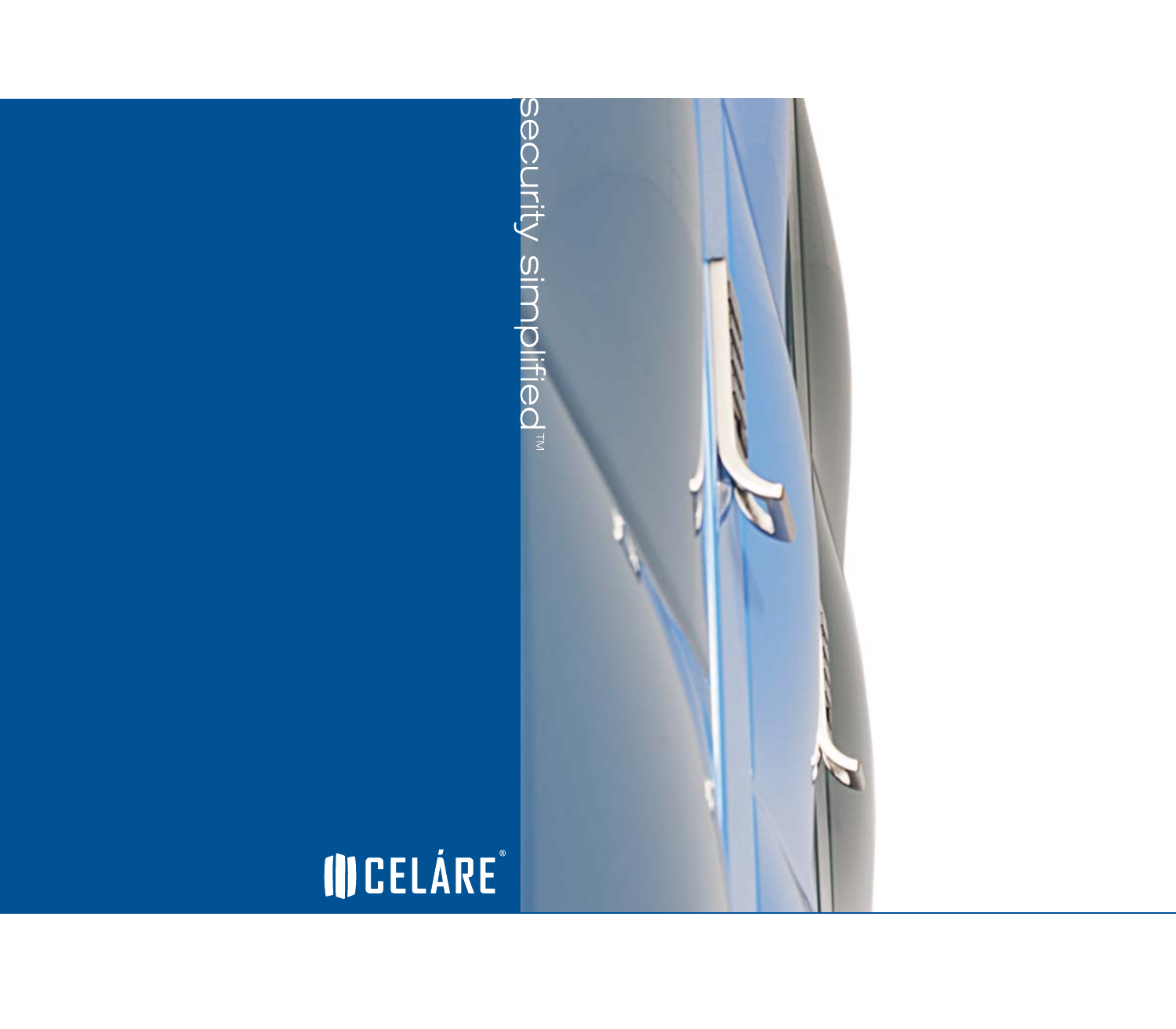



Every aspect of environment and operation impacts the experience your facility provides. Enhance that experience with Celáre lockers. By combining architecturally-inspired design with precision engineering, Celáre transforms locker rooms and office environments into truly exceptional spaces.

## locker evolution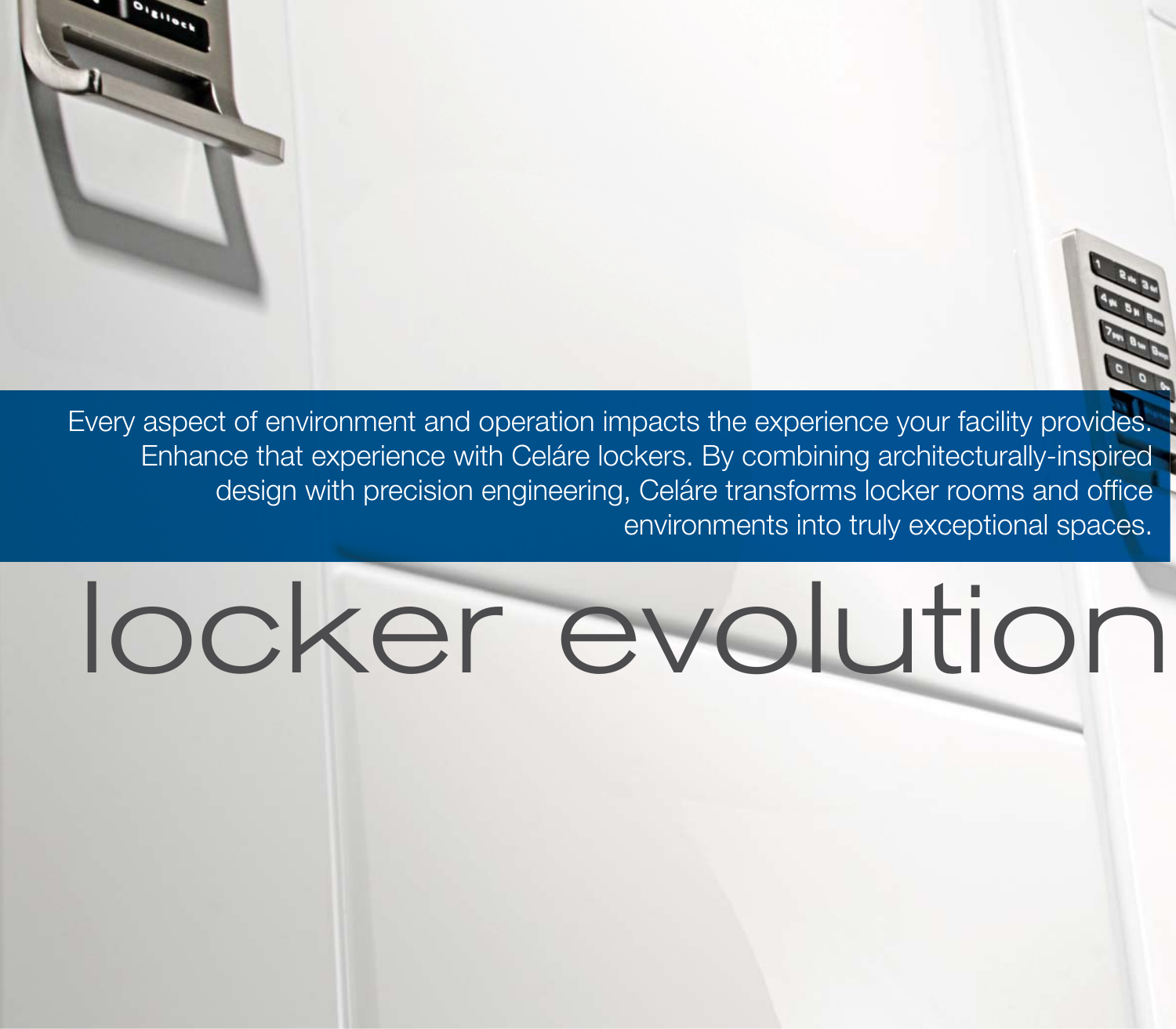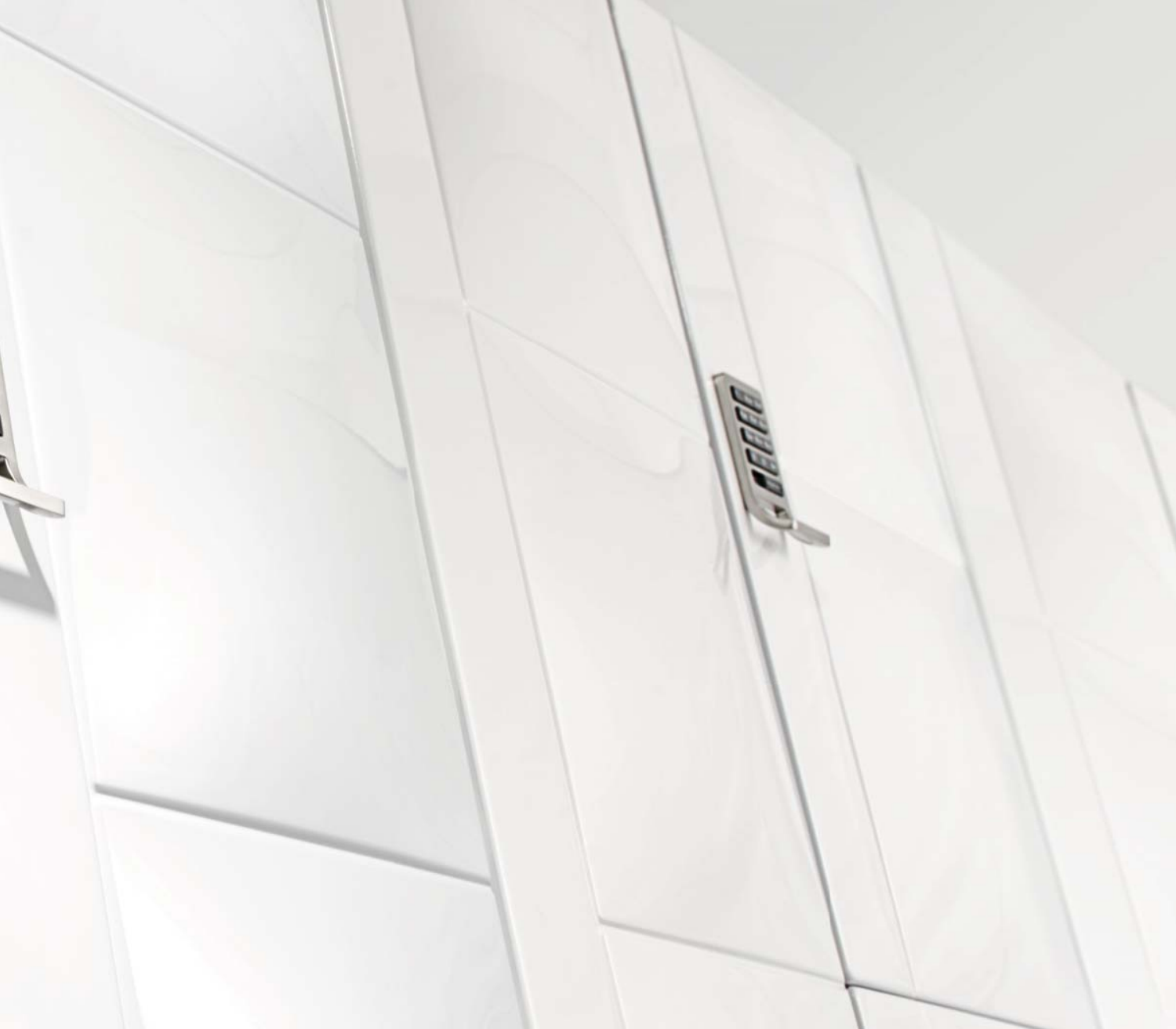



diverse

sports arena fitness center retail store health club theme park office space school & university country club spa & resort hotel & restaurant diverse environment

(J)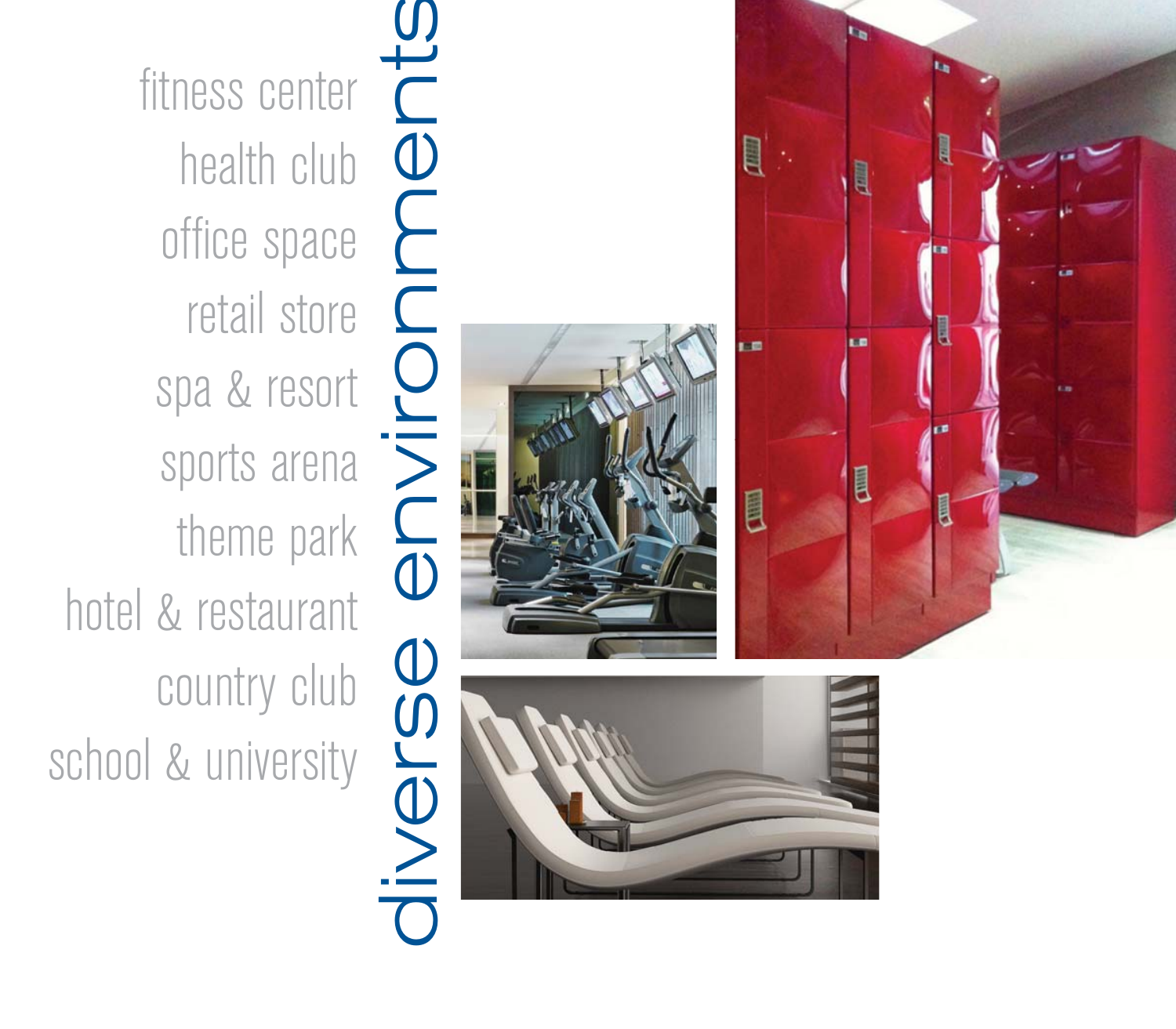## form & function

Sleek and exquisite, Celáre lockers complement the design and furnishings of your facility. Rich, vivid colors on double-panel steel doors or dual-layer tempered glass doors match room style. Euro soft-close hinges promote quiet operation and protect locker doors. Celáre lockers are breathable with fullyventilated locker backs that promote air flow.

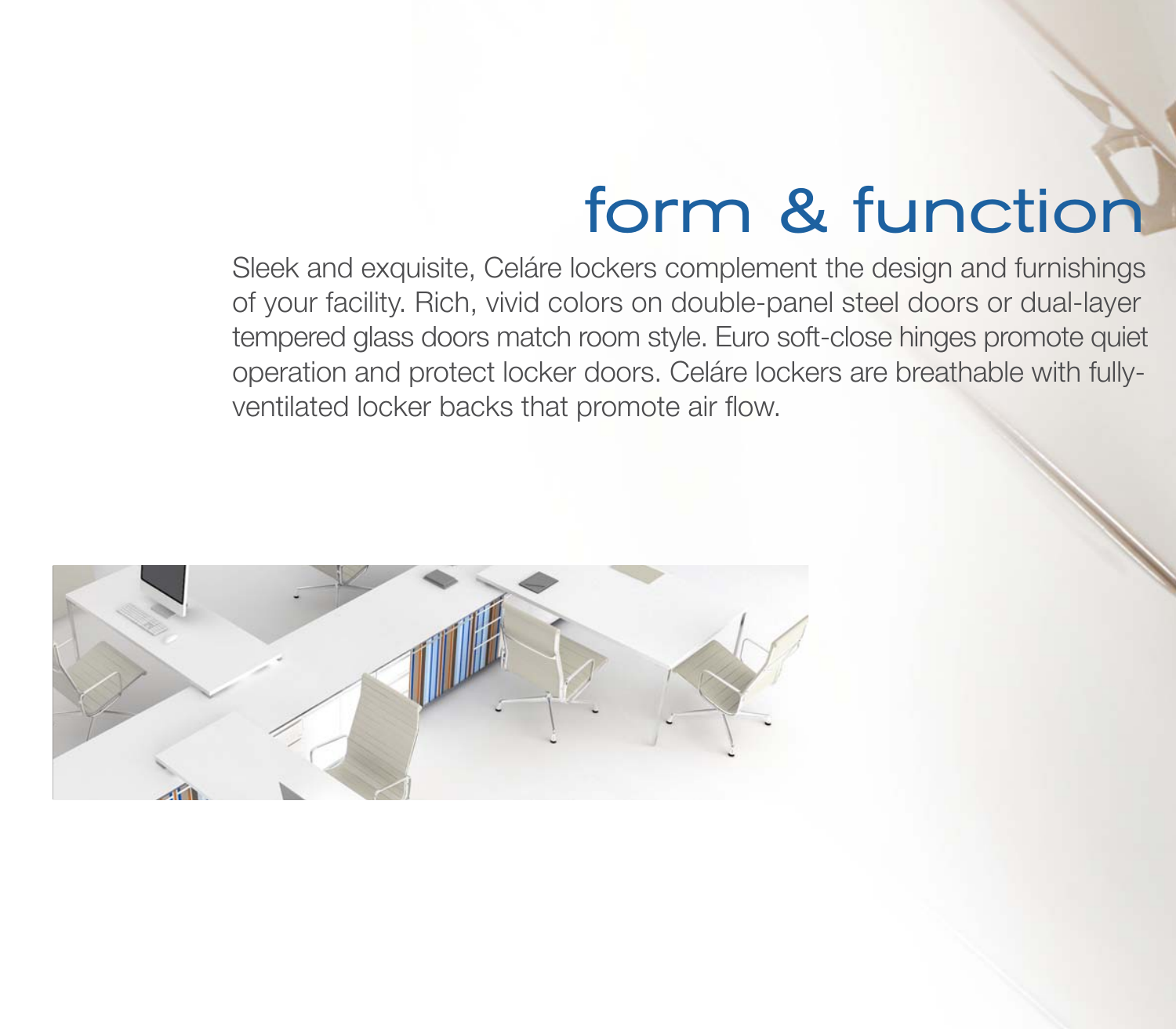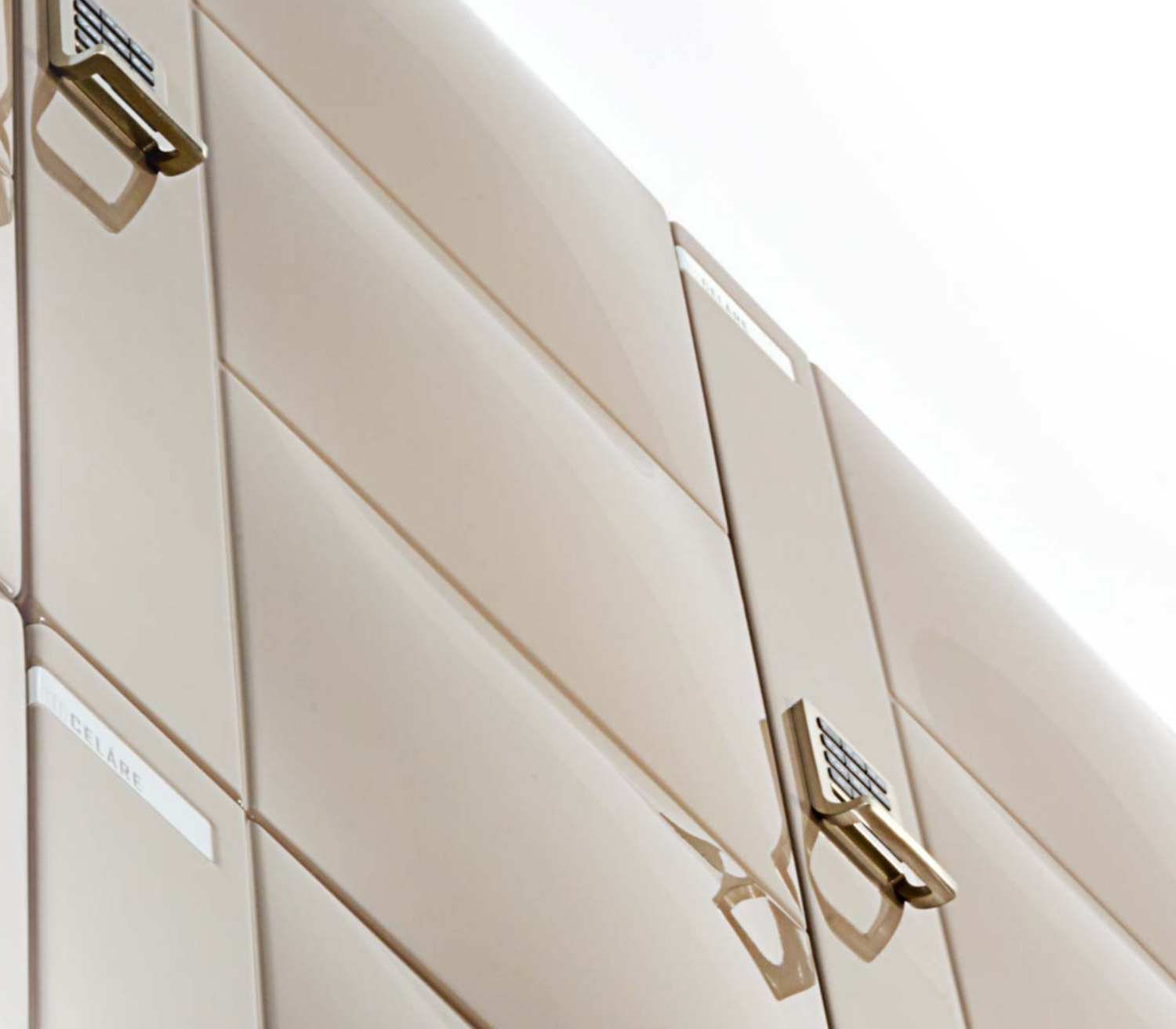## strong & secure

Celáre locker doors provide complete perimeter coverage on reinforced frames for extra security. Heavy gauge steel bodies are engineered to withstand heavy use in demanding environments. All Celáre lockers are secured by Digilock, the global leader in electronic lock solution. Achieve ultimate security with Digilock's solid-metal lock housing, tamper guard, reinforced latching, and its unique Manager Bypass Key for easy and efficient lock management.

CELARE 004